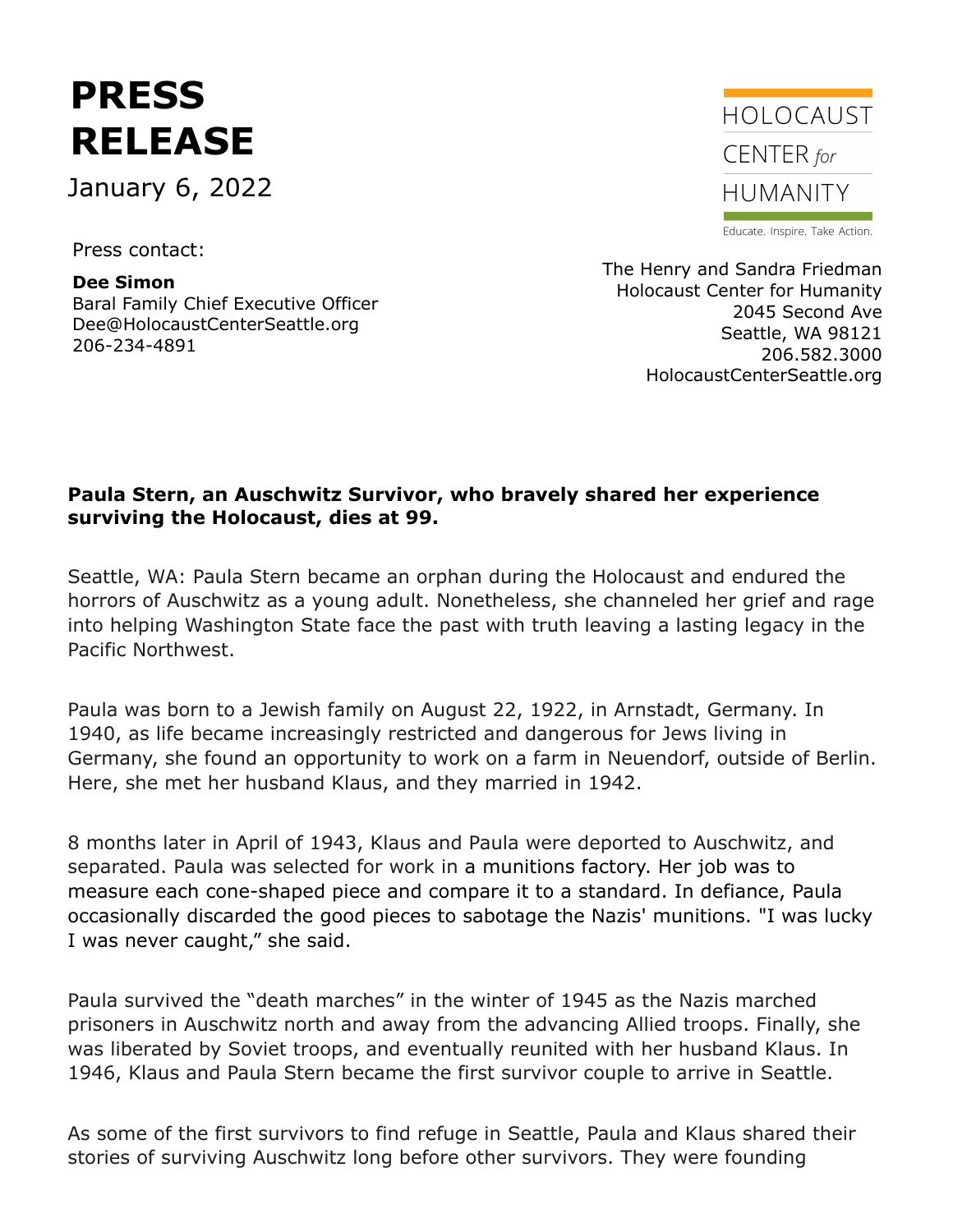members of Seattle's Holocaust Center for Humanity in 1989. Paula spent decades encouraging other survivors to speak and although she was often behind the scenes, she was a powerful force in uniting our survivor community and creating the Holocaust Center for Humanity.

For Paula, Holocaust education was imperative. Paula once said "If the world doesn't learn from the past, how can we expect a better future?" People often told them to leave the past behind but Paula knew that to leave the past behind was to deny its existence and deny the world the opportunity to learn from the Holocaust.

Paula is survived by her daughter, Marion Kitz, her son Marvin Stern, three grandchildren, and one great grandchild.

To read Paula's full story in the Washington State Survivor Encyclopedia visit: <https://www.holocaustcenterseattle.org/paula-stern>